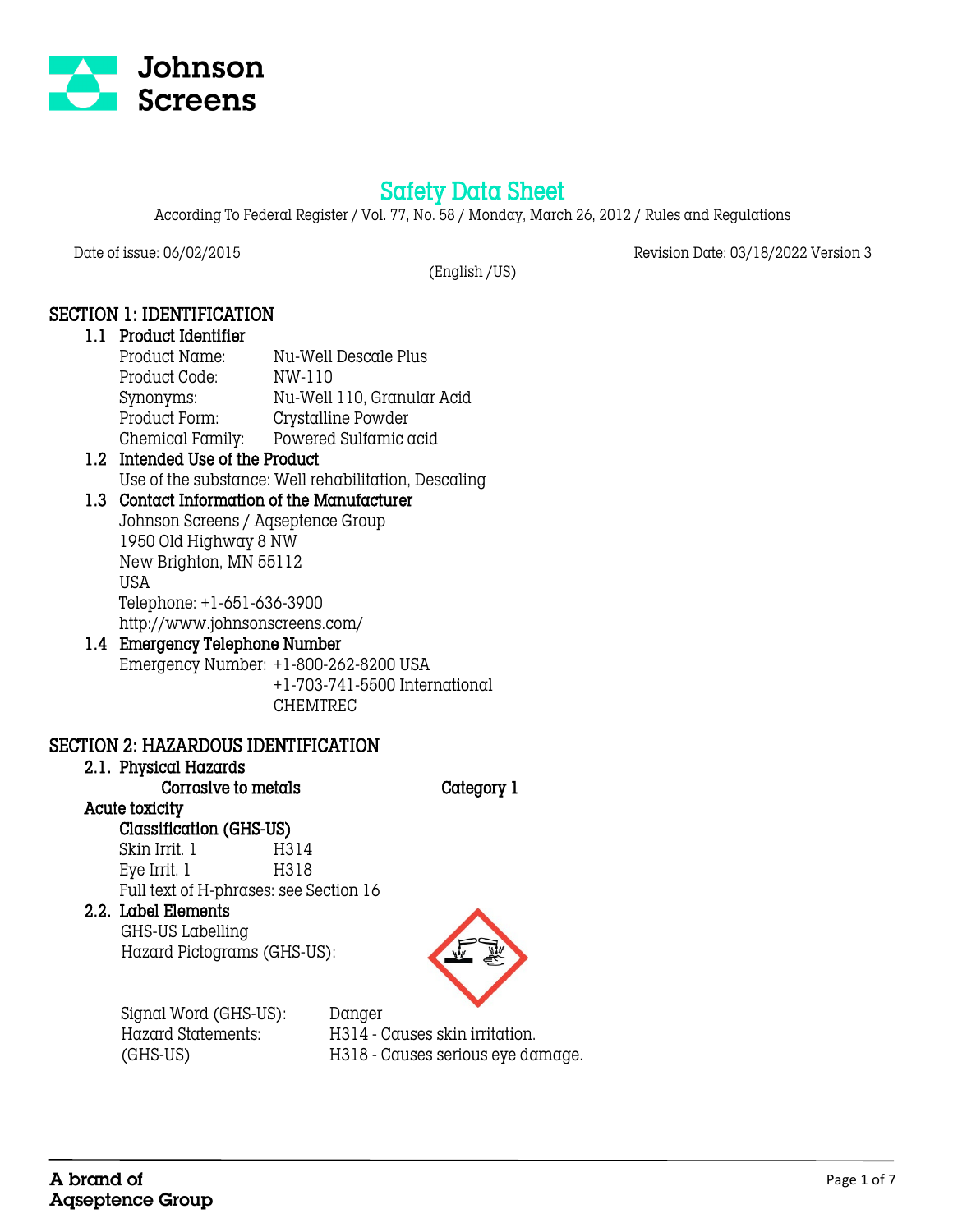

- Precautionary Statements: P234 Keep in original container.
	- (GHS-US) P264 Wash hands, forearms, and exposed areas thoroughly after handling.
		- P280 Wear eye protection, face protection, protective clothing, protective gloves.
		- P301+P330+P331 If swallowed: rinse mouth. Do NOT induce vomiting.
		- P303+P361+P353 If on skin (or hair): Take off immediately all contaminated clothing. Rinse skin with water/shower.
		- P304+P340 If inhaled: Remove person to fresh air and keep at rest in  $\alpha$ position comfortable for breathing.
		- P305+P351+P338 If in eyes: Rinse cautiously with water for several minutes. Remove contact lenses, if present and easy to do. Continue rinsing.
		- P310 Immediately call a POISON CONTROL CENTER, or a doctor.
		- P321 Specific treatment (see Section 4 on this SDS).
		- P363 Wash contaminated clothing before reuse.
		- P390 Absorb spillage to prevent material damage.
		- P501 Dispose of contents/container in accordance with local, regional, national, and international regulations.

#### 2.3. Other Hazards

 Exposure may aggravate those with pre-existing eye, skin, or respiratory conditions. If involved in a fire and thermal decomposition occurs, potential toxic and acrid vapors may be released.

2.4 Unknown Acute Toxicity (GHS-US) No data available

## SECTION 3: COMPOSISTION/INFORMATION ON INGREDIENTS

- 3.1 Substance: Not Applicable
- 3.2 Mixture

| Name             | Product Identifier | Percentage  | Classification (GHS-US)                 |
|------------------|--------------------|-------------|-----------------------------------------|
| Sulfamic Acid    | CAS No. 5329-14-6  | >70%        | Skin Corr. 1C, H314<br>Eye Dam. 1, H318 |
| Activating Agent | Proprietary        | Proprietary | Not classified                          |

See Section 16 for the full text of H-phrases.

## 3.3 PFAS, PFOS, PFC Statement

There are no Perfluorooctanoic Acid (PFOA), Perfluorooctyl Sulfonate (PFOS) or Other Perfluorinated Chemicals (PFCs) in the NW-110 product.

## SECTION 4: FIRST AID MEASURES

## 4.1 Description of First Aid Measures

First-aid Measures General: Never give anything by mouth to an unconscious person. If you feel unwell, seek medical advice (show the label if possible).

First-aid Measures after Inhalation: Keep at rest and in a position comfortable for breathing. Seek medical attention. Symptoms may be delayed. Give artificial respiration ONLY if breathing has stopped and give CPR ONLY if there is no breathing and no pulse. Obtain medical attention.

First-aid Measures after Skin Contact: Remove/Take off immediately all contaminated clothing. Immediately flush skin with plenty of water and mild soap for at least 15 minutes. Seek medical advice/attention if irritation develops. Wash contaminated clothing before reuse.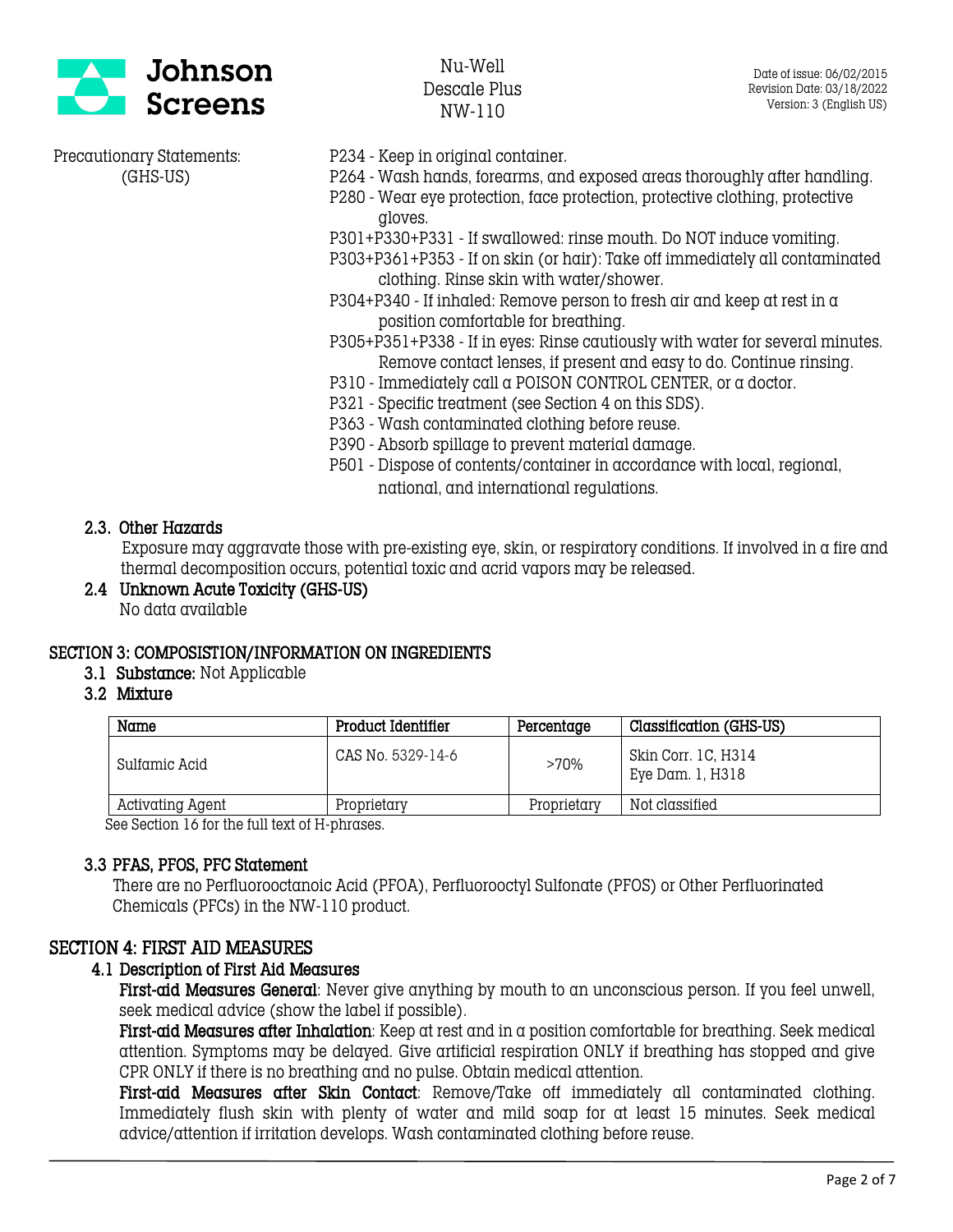

First-aid Measures after Eye Contact: Immediately rinse with water for a prolonged period while holding the eyelids wide open. Rinse cautiously with water for several minutes. Remove contact lenses, if present and easy to do. Continue rinsing for at least 30 minutes. Obtain medical attention immediately.

First-aid Measures after Ingestion: If victim is alert and not convulsing, rinse mouth with water and give plenty of water to drink. If spontaneous vomiting occurs, have affected person lean forward with head down to avoid breathing in of vomitus. Rinse mouth again and give more water to drink. Obtain medical attention.

## 4.2 Most Important symptoms and effects, both acute and delayed

Symptoms/Injuries: Causes mild skin irritation and possible severe eye irritation.

Symptoms/Injuries after Inhalation: Inhalation may cause immediate severe irritation progressing quickly to chemical burns. Corrosive to mucus membranes. Corrosive to the respiratory tract. Symptoms may be delayed.

Symptoms/Injuries after Skin Contact: Causes severe skin irritation.

Symptoms/Injuries after Eye Contact: Causes serious eye irritation.

Symptoms/Injuries after Ingestion: May cause irritation of the linings of the mouth, throat, and gastrointestinal tract. Ingestion of a large quantity of this material could result in serious health hazard. Chronic Symptoms: None expected under normal conditions of use.

## 4.3 Indication of any Immediate Medical Attention and Special Treatment Needed

If you feel unwell, seek medical advice (show the label where possible).

## SECTION 5: FIRE FIGHTING MEASURES

#### 5.1 Extinguishing Media

Suitable Extinguishing Media: Use extinguishing media appropriate for surrounding fire, water spray or fog, foam, carbon dioxide and dry chemical.

Unsuitable Extinguishing Media: Do not use a heavy water stream. Use of heavy stream of water may spread product.

5.2. Special Hazards Arising From the Substance or Mixture Fire Hazard: Not flammable. Explosion Hazard: Product is not explosive.

 5.3. Advice for Firefighters Precautionary Measures Fire: Exercise caution when fighting any chemical fire. Under fire conditions, hazardous fumes will be present. Sulfur dioxide, sulfur trioxide, and ammonia gas may be released in a fire.

Firefighting Instructions: Keep upwind. Use water spray or fog for cooling exposed containers.

 Protection During Firefighting: Firefighters must use full bunker gear including NIOSH-approved positive pressure self-contained breathing apparatus to protect against potential hazardous combustion or decomposition products and oxygen deficiencies. Evacuate area and fight the fire from  $\alpha$  maximum distance or use unmanned hose holders or monitor nozzles. Cover pooling liquid with foam. Containers can build pressure if exposed to radiant heat; cool adjacent containers with flooding quantities of water until well after the fire is out. Withdraw immediately from the area if there is a rising sound from a venting safety device or discoloration of vessels, tanks, or pipelines.

## SECTION 6: ACCIDENTAL RELEASE MEASURES

#### 6.1 Personal Precautions, Protective Equipment and Emergency Procedures

General Measures: Avoid all unnecessary exposure. Do not get in eyes, on skin, or on clothing.

#### 6.1.1 For Non-emergency Personnel

Protective Equipment: Use appropriate personal protection equipment (PPE). Emergency Procedures: Evacuate unnecessary personnel. Keep upwind.

6.1.2 For Emergency Responders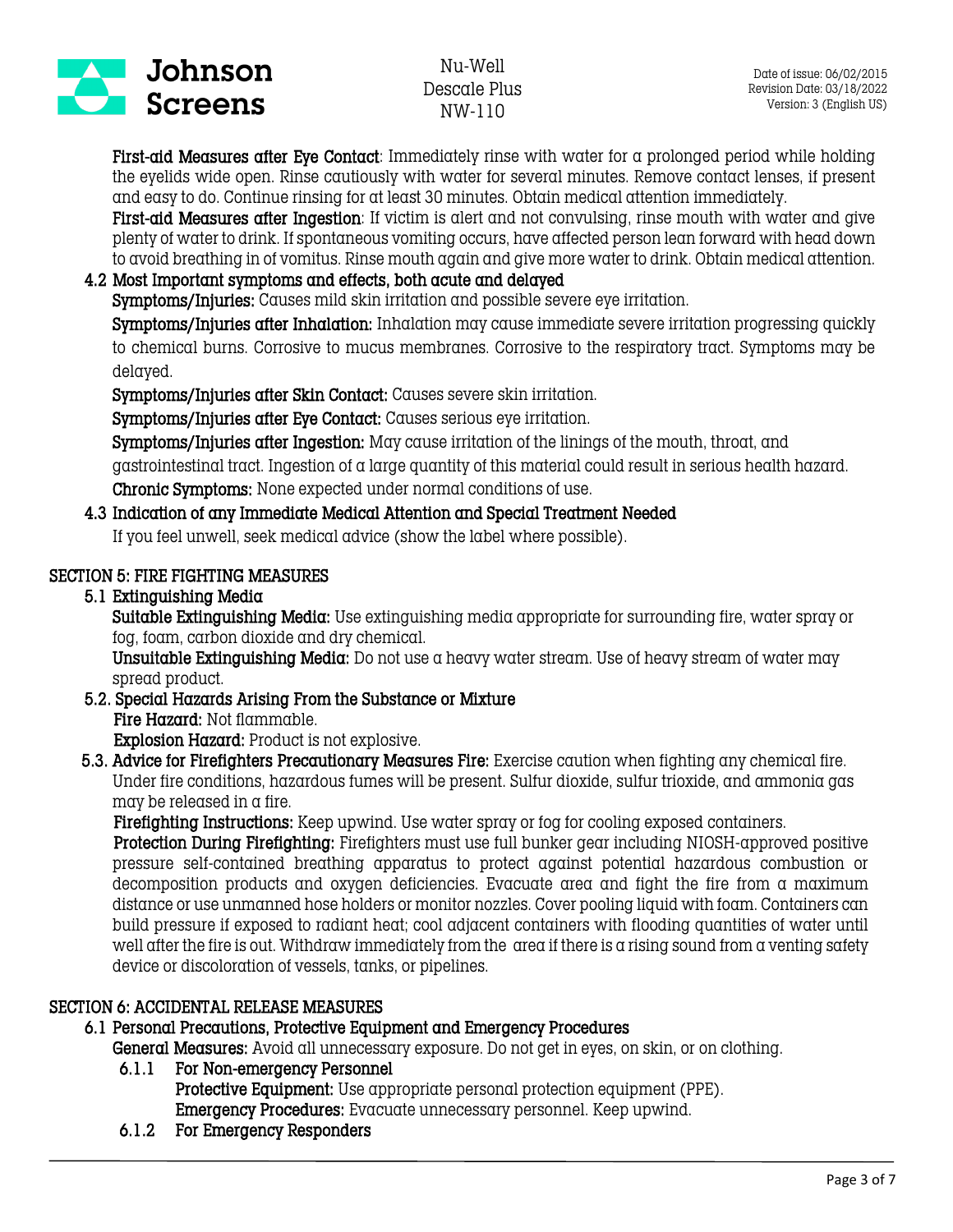

Protective Equipment: Equip cleanup crew with proper protection.

Emergency Procedures: Upon arrival at the scene, a first responder is expected to recognize the presence of dangerous goods, protect oneself and the public, secure the area, and call for the assistance of trained personnel as soon as conditions permit.

#### 6.2 Environmental Precautions

Avoid unnecessary release into the environment. Notify authorities if undiluted product enters sewers or public waters.

6.3 Methods and Material for Containment and Cleaning Up for Containment Recover salvageable product in bags or containers. Unsalvageable material may be shoveled or swept up for recovery or disposal. Avoid breathing dust. Dike and dissolve residue in water. Neutralize with alkali before flushing to sewer.

All disposal methods must be in compliance with all Federal, State, Local and Provincial laws and regulations. Regulations may vary in different locations. Waste characterizations and compliance with applicable laws are the responsibility solely of the waste generator.

#### 6.4 Reference to Other Sections

 See Section 8, Exposure Controls and Personal Protection. Concerning disposal elimination after cleaning, see Section 13.

#### SECTION 7: HANDLING AND STORAGE

#### 7.1 Precautions for Safe Handling

Hygiene Measures: Handle in accordance with good industrial hygiene and safety procedures. Minimize skin contact. Always wash your hands immediately after handling this product, and once again before leaving the workplace. Contaminated work clothing should not be allowed out of the workplace. Wash contaminated clothing before reuse. Do not eat, drink, or smoke in areas where product is used.

Storage Conditions: Store in a dry, cool, and well-ventilated area. Keep container closed when not in use. Prevent absorption of moisture and possible caking.

#### 7.2 Conditions for Safe Storage, Including Any Incompatibilities

Technical Measures: Observe all regulations and local requirements regarding storage of containers. Container remains hazardous when empty, unless properly cleaned. Empty containers retain product residues. Store away from cyanides, sulfides, chlorine, hypochlorous acid, hypochlorites or alkalis.

#### SECTION 8: EXPOSURE CONTROLS/PERSONAL PROTECTION

#### 8.1 Control Parameters

For substances listed in Section 3 that are not listed here, there are no established exposure limits from the manufacturer, supplier, importer, or the appropriate advisory agency including: ACGIH (TLV), NIOSH (REL), or OSHA (PEL).

#### Sulfamic Acid (CAS No. 5329-14-6)

USA OSHA: PEL: TWA  $15 \text{ mg/m}^3$ USA ACGIH: None USA NIOSH: None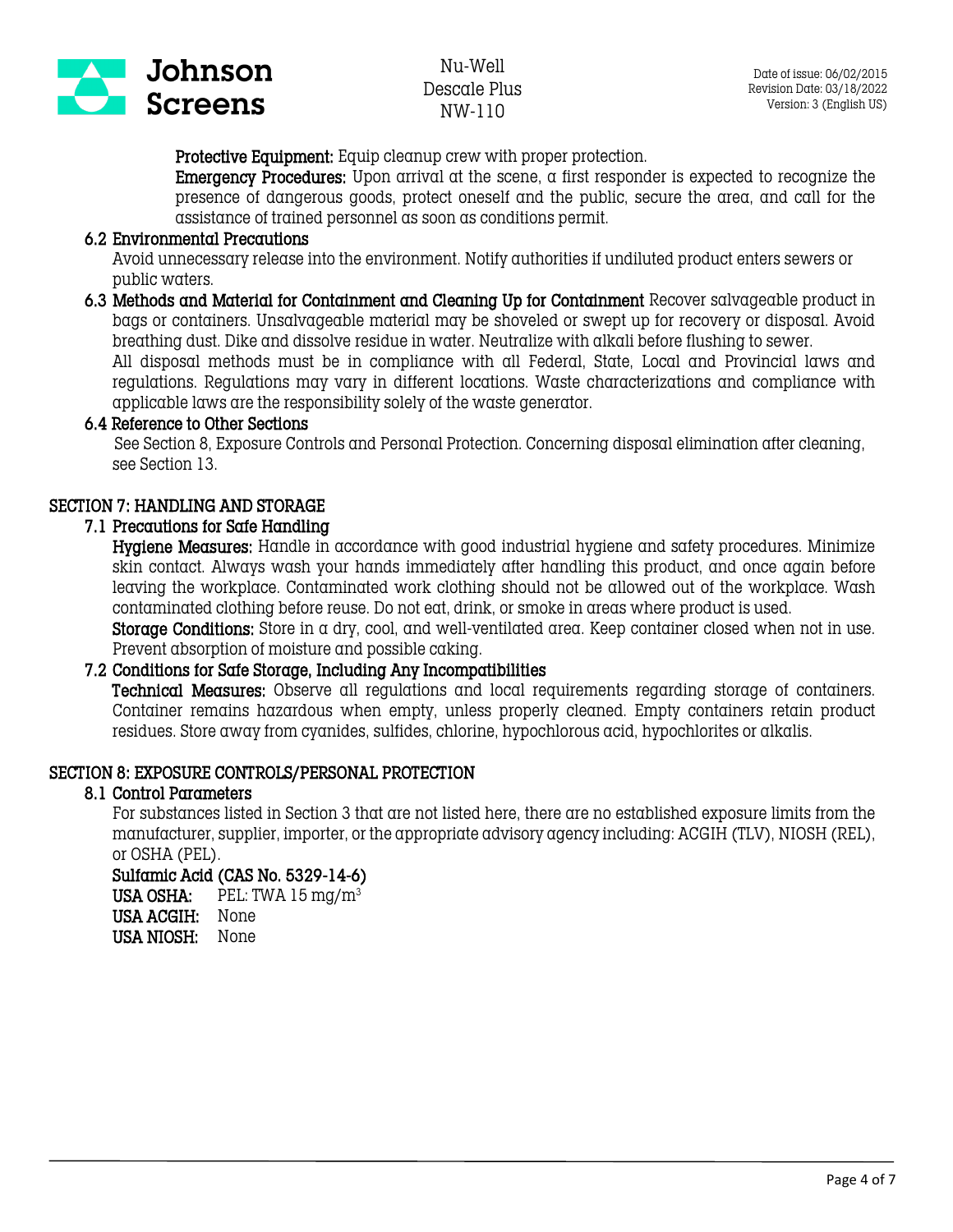

## 8.2 Exposure Controls

Personal Protective Equipment: Protective goggles. Gloves.

Appropriate Engineering Controls: Emergency eye wash fountain should be available in the immediate vicinity of any potential exposure. Ensure adequate ventilations, especially in confined areas. Ensure all national/local regulations are observed.

Insufficient ventilation: wear respiratory protection.



Hand Protection: Impermeable protective gloves. Eye Protection: Chemical safety goggles.

Skin and Body Protection: Wear suitable protective clothing. Respiratory Protection: Use a NIOSH approved respirator or self-contained-breathingapparatus whenever exposure may exceed established Occupational Exposure Limits.

 Environmental Exposure Controls: Do not allow the product to be released into the environment. Consumer Exposure Controls: Do not eat, drink, or smoke during use.

## SECTION 9: PHYSICAL AND CHEMICAL PROPERTIES

## 9.1 Information on Basic Physical and Chemical Properties

| Physical State:                                             | Crystalline Powder |
|-------------------------------------------------------------|--------------------|
| Appearance:                                                 | Grayish White      |
| pH (Aqueous):                                               | 1.18               |
| Boiling point:                                              | 160°C (320°F)      |
| Vapor Density: Air=I                                        | N/D                |
| Solubility in water:                                        | 21%                |
| $0.0$ ther Infermation: $N_{\alpha}$ additional infermation |                    |

Physical States: Crystalline Powder Odor: Slight chemical odor Auto Ignition Temp: Non-detect (none) Specific Gravity:  $2.1 \text{ at } 20^{\circ} \text{C } (68^{\circ} \text{F})$ Melting Point: 131°C (268°F) Vapor Pressure: None Volatile Percentage: N/D

9.2 Other Information: No additional information

## SECTION 10: STABILITY AND REACTIVITY

10.1 Reactivity: Hazardous reactions will not occur under normal conditions.

- 10.2 Chemical Stability: Stable under recommended handling and storage conditions (see Section 7).
- 10.3 Possibility of Hazardous Reactions: Hazardous polymerization will not occur.
- 10.4 Conditions to Avoid: At elevated temperatures, concentrated aqueous solution hydrolyzes rapidly generating heat and steam.
- 10.5 Incompatible Materials: Inorganic bases, alkalis, nitrates, nitrites, cyanides, sulfides, chlorates, chlorine, hypochlorous acid and sodium hypochlorite.
- 10.6 Hazardous Decomposition Products: Sulfur dioxide, sulfur trioxide and ammonia.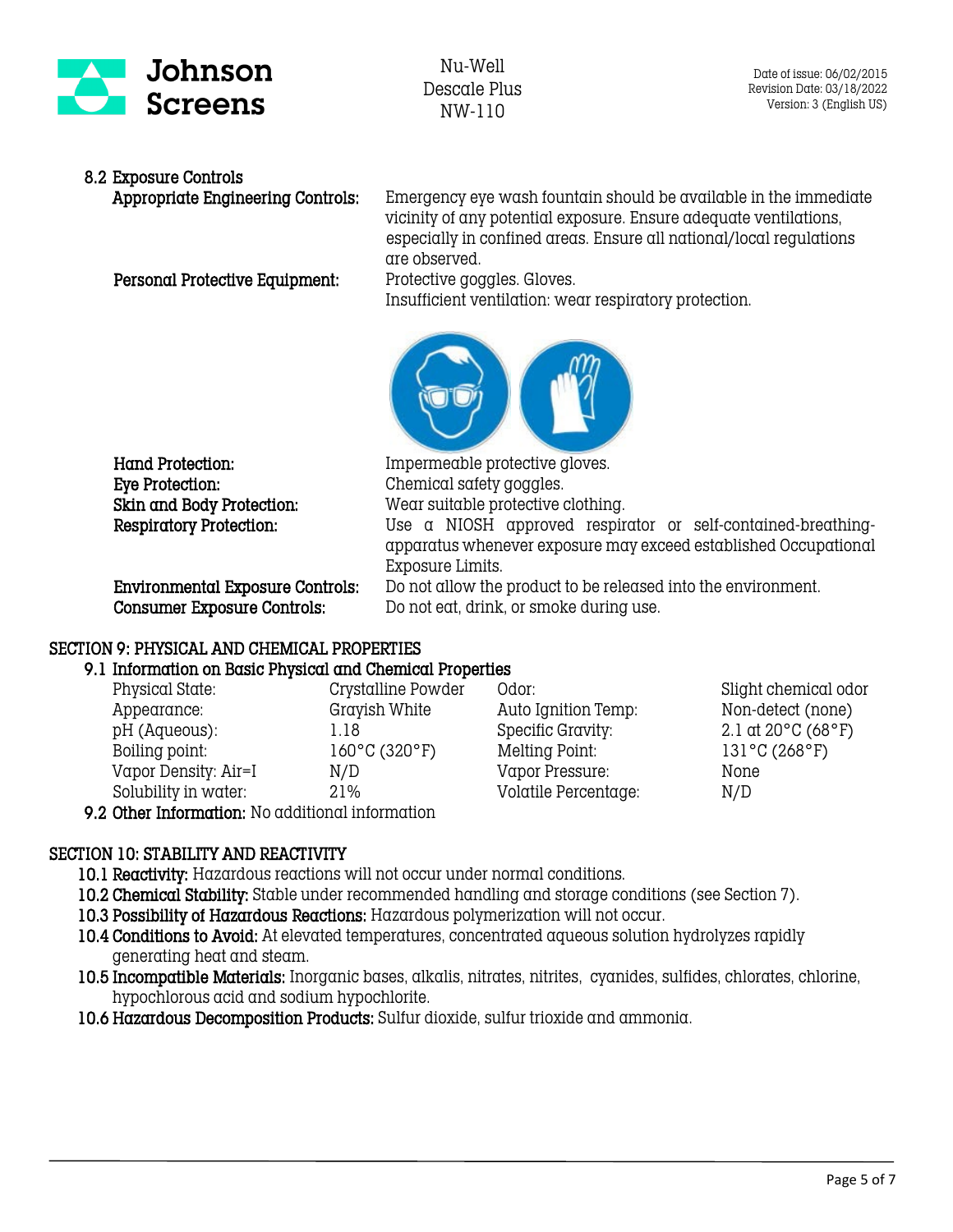

## SECTION 11: TOXICOLOGICAL INFORMATION

#### 11.1 Information on Toxicological Effects

Inhalation – Chronic: Irritation of mouth and throat. Skin Contact – Acute: Mild irritation if not washed off. Skin Contact – Chronic: Moderate irritation. Eye Contact – Acute: Severe damage from dry powder. Ingestion – Acute: LD50 oral rat; 1600 mg/kg Ingestion – Chronic: Doses higher then 10% will cause lesions on glandular part of stomach. Carcinogenicity: Not Classified. Reproductive Toxicity: Not Classified. Neurotoxicity: No systemic effects.

#### SECTION 12: ECOLOGICAL INFORMATION

12.1 Toxicity

Ecology – General: This product is considered a strong acid and as such its effect on the environment would be no different than other material of a strong nature. All acids should be neutralized with a caustic or alkaline material to reduce their impact on the environment. The primary consideration of this product in regards to ecology would be the low acidic pH.

#### SECTION 13: DISPOSAL CONSIDERATIONS

#### 13.1 Waste Treatment Methods

 Sewage Disposal Recommendations: Neutralize with alkalis. Neutralized liquid may be run to industrial sewer with solids dispatched to an approved waste disposal facility in conformance with local, state, and federal regulations. When working with solution and possible splashing, wear suitable eye, face, and body protection.

 Waste Disposal Recommendations: Material that cannot be used or chemically reprocessed and empty containers should be disposed of in accordance with all applicable regulations. Product containers should be thoroughly emptied before disposal. Generators of waste material are required to evaluate all waste for compliance with RCRA and any local disposal procedures and regulations. NOTE: State and local regulations may be more stringent than federal regulations.

## SECTION 14: TRANSPORTATION INFORMATION

#### 14.1 In Accordance with DOT

Not regulated as a hazardous material by the US Dept. of Transportation (DOT) 49CFR 172.101 Hazardous Materials Table Proper Shipping Name: Sulfamic Acid Mixture Hazard Class: Class 8

 Identification Number: UN2967 Label Codes: Corrosive Packing Group: III

#### 14.2 In Accordance Canadian TDG Proper Shipping Name: Sulfamic Acid Mixture Hazard Class: Class 8 Identification Number: UN2967 Label Codes: Corrosive Packing Group: III